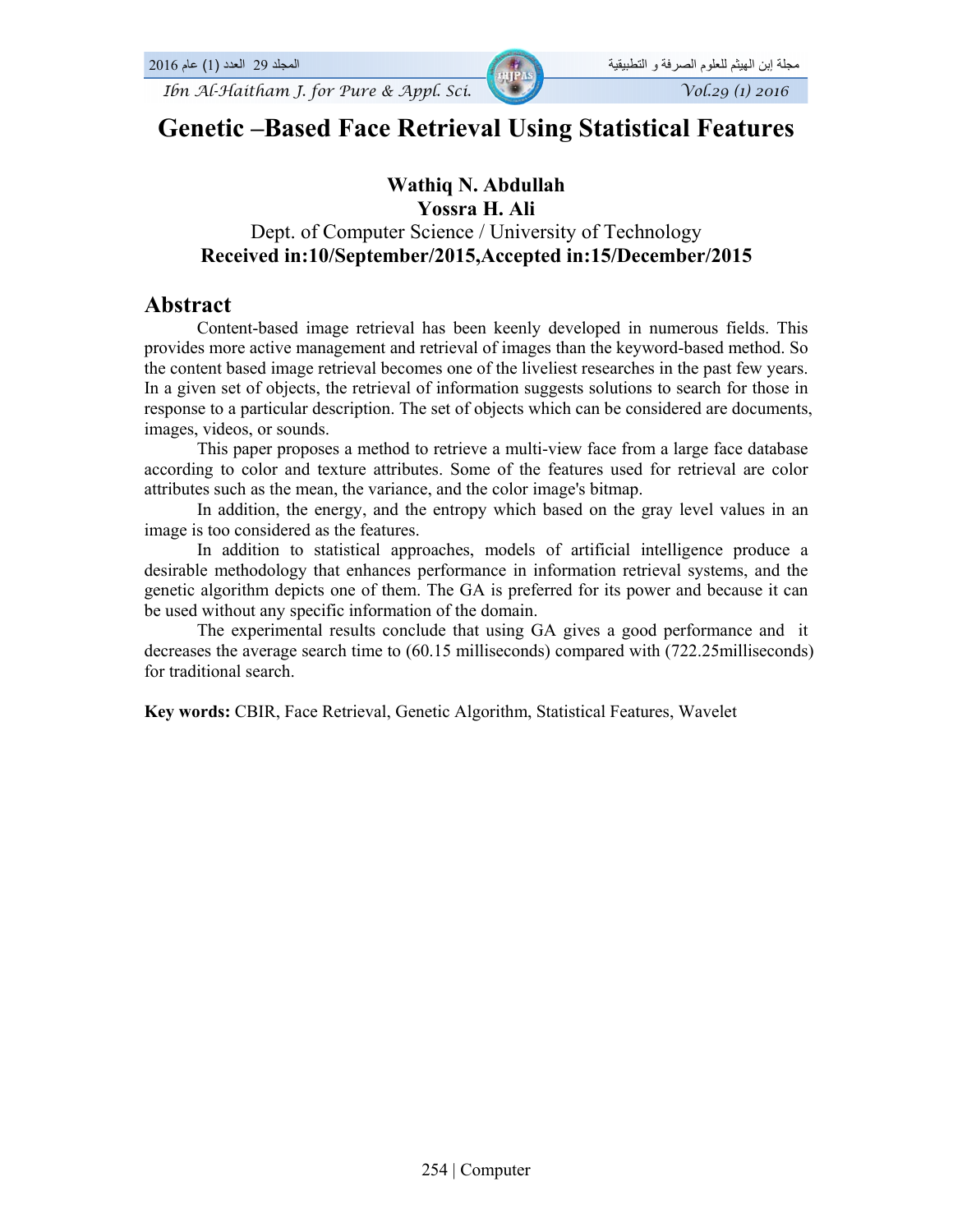*Ibn Al-Haitham J. for Pure & Appl. Sci.*  $\sqrt{V_0}$   $\sqrt{V_0}$   $\sqrt{V_0}$   $\sqrt{V_0}$   $\sqrt{V_0}$   $\sqrt{V_0}$   $\sqrt{V_0}$   $\sqrt{V_0}$   $\sqrt{V_0}$   $\sqrt{V_0}$   $\sqrt{V_0}$   $\sqrt{V_0}$   $\sqrt{V_0}$   $\sqrt{V_0}$   $\sqrt{V_0}$   $\sqrt{V_0}$   $\sqrt{V_0}$   $\sqrt{V_0}$ 

# **Introduction**

Contemporary multimedia technology leads to the increasing needs of image and video applications in education, entertainment, remote sensing, medicine, and security [29].

As the technology improves, the use of internet and new progressive digital image sensor technologies increase and a very large database of image are being created by scientific, industrial, medical and educational presentations. There is a great need to professionally retrieve and store image data to perform assigned tasks and to produce a result. Hence, the development of an appropriate tool for image retrieving from huge image gathering is a challenge task.

The two different kinds of approaches generally adopted in image retrieval are: text and content based. In the text-based system, the images are manually marked by text descriptors and then they are used by a database management system for accomplishing image retrieval.

Though, the use of keywords has two limitations to accomplish image retrieval: the enormous labor necessary in manual image footnote and the description task of the content of image is extremely subjective. On the other hand, the viewpoint of textual descriptions specified by an annotator differs from the viewpoint of a user. That is, there are conflicts between user textual queries and image annotations. To reduce the problem of incompatibility, the image retrieval is performed depending on the contents of the image. This strategy is the referred to as Content-Based Image Retrieval (CBIR) [20].

The principal target of CBIR system is to gather relevant descriptions of visible attributes of images to simplify effective and valuable retrieval [1, 12].

Face retrieval technology is needed for searching the certain people in the surveillance video automatically. The goal of face retrieval is to retrieve the face images of certain people given a query face image. Such work could be used in various applications of different areas, such as in the security field, searching a criminal from the surveillance video. Face retrieval is performed based on feature representation extracted from images [27].

Feature extraction of faces plays an important role in security access control systems, law enforcement forensic investigation, and low bit video coding.

The color features of a color image used here are: the mean, variance, and energy values. While as the texture feature the entropy depending on the gray level values is used. The typical task of searching for the features is mathematically expensive, and hence genetic algorithm (GA) is used as a search algorithm. GA has several advantages that make it more convenient than traditional search algorithms [29].

In the present paper, a system is suggested that uses the genetic algorithm (GA) to deduce which images in the databases would be most significant to the user.

# **The Proposed System**

The flowchart of the general steps of this system is shown in Figure (1). The details description of its steps are presented in the following sections:

### **Color Space**

Color images can be represented by using three primaries of a color space [30]. Since the RGB space does not correspond to the perceiving colors by the human and does not isolate the component of luminance from the chrominance components [5]. The YUV color space is used in the proposed system to represent the face images. The YUV color space can be considered to be similar to human eye's retina, while the main channel – luminance (denoted as Y channel) or "luma" describes the intensity of light. In the YUV color space, two additional channels – chrominance components called "U" and "V" – carry the color information. There are many formulas to convert from RGB to YUV [18].The equations that are used in the proposed system are as follows: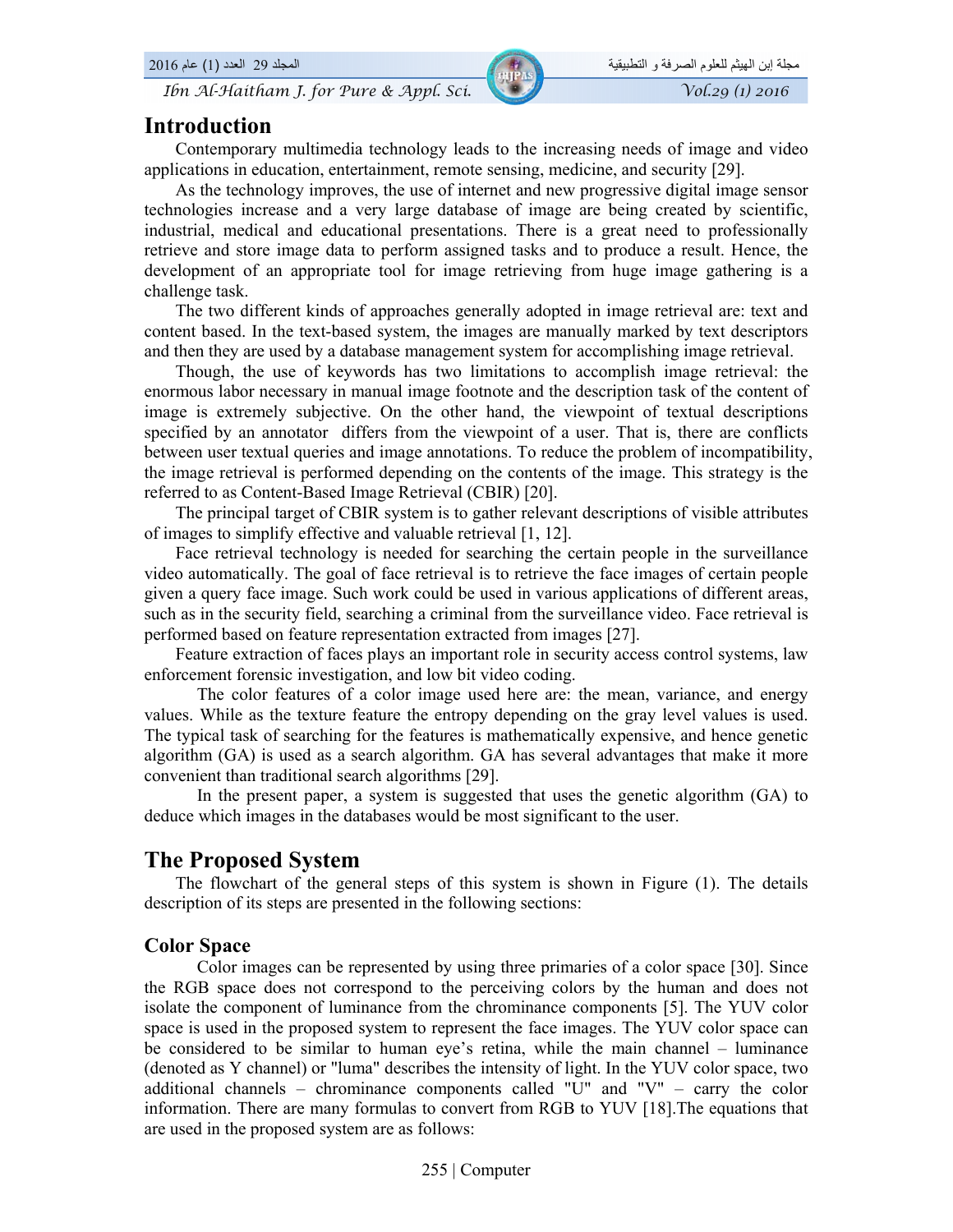$Y = 0.299 * R + 0.587 * G + 0.114 * B$ U = ( -0.147 \* R - 0.289 \* G + 0.436 \* B ) + 128 ………... (1)  $V = (0.498 * R - 0.417 * G - 0.081 * B) + 128$ 

### **Wavelet Transform**

 The aim of the transform is the changing the representation of a signal or a function by using of a mathematical operation[17].

The wavelet transformation can be considered as the most effective transform which deals with image, sound, or any other pattern because it yields a robust representation of timespace (time-frequency) [8].

The wavelet transform comes in two different forms, the first form is the continuous wavelet transform (**CWT**) which is leading to a continuous input signal, the time and scale parameters can be continuous, and the second form is the discrete wavelet transform (**DWT**) which can be defined for discrete-time signals[23, 19]. The DWT is adopted in this paper.

 The two-dimensional wavelet transform can be accomplished via sequentially employing one-dimensional wavelet transform to rows and columns of the two-dimensional data. In the figure (2), **L** indicates low-pass filtering (**LPF**) and **H** indicates high-pass filtering (**HPF**). In the final stage of decomposition for an image of size NxN -where N is a power of two- we have four sub-band images, each of **N/2×N/2** resolution: the scaling component**, LL**, containing global low-pass information, and three wavelet components, **LH**, **HL**, and **HH** corresponding respectively to the vertical, horizontal and diagonal details [7]. The data in subband "LH" was obtained from high pass filtering of the rows and then by low pass filtering of the columns [8].

A particular set of wavelets is specified by a particular set of numbers, called wavelet filter coefficients. The most localized embers often used are Haar coefficients. For easy notation we will use the notation  $h(0)$  and  $h(1)$  for Haar coefficients [15].

In the 2-D Haar bases wavelet, the matrix form will be as

$$
T = \begin{bmatrix} h(0) & h(1) & 0 & 0 \\ 0 & 0 & h(0) & h(1) \\ h(1) & -h(0) & 0 & 0 \\ 0 & 0 & h(1) & -h(0) \end{bmatrix}_{N \times N} \quad \dots \quad (2)
$$

$$
= \frac{1}{\sqrt{2}} \begin{bmatrix} 1 & 1 & 0 & 0 \\ 0 & 0 & 1 & 1 \\ 1 & -1 & 0 & 0 \\ 0 & 0 & 1 & -1 \end{bmatrix}
$$

In our experimentations, we have selected two levels of decomposition according to the size of the face images. There is no need to perform a deeper decomposition, because the size of images, after the second level, becomes too small and no more beneficial information is acquired [9].

At the second level of decomposition, one image of approximation (low-resolution image) and 6 images of details are obtained as shown in figure (2)(b). Therefore, the face image is described by 7 wavelet coefficient sub-bands (matrices), that represent rather a massive amount of information (equal to the size of the input image). Figure (3) shows an example of tow-level wavelet decomposition of a face image.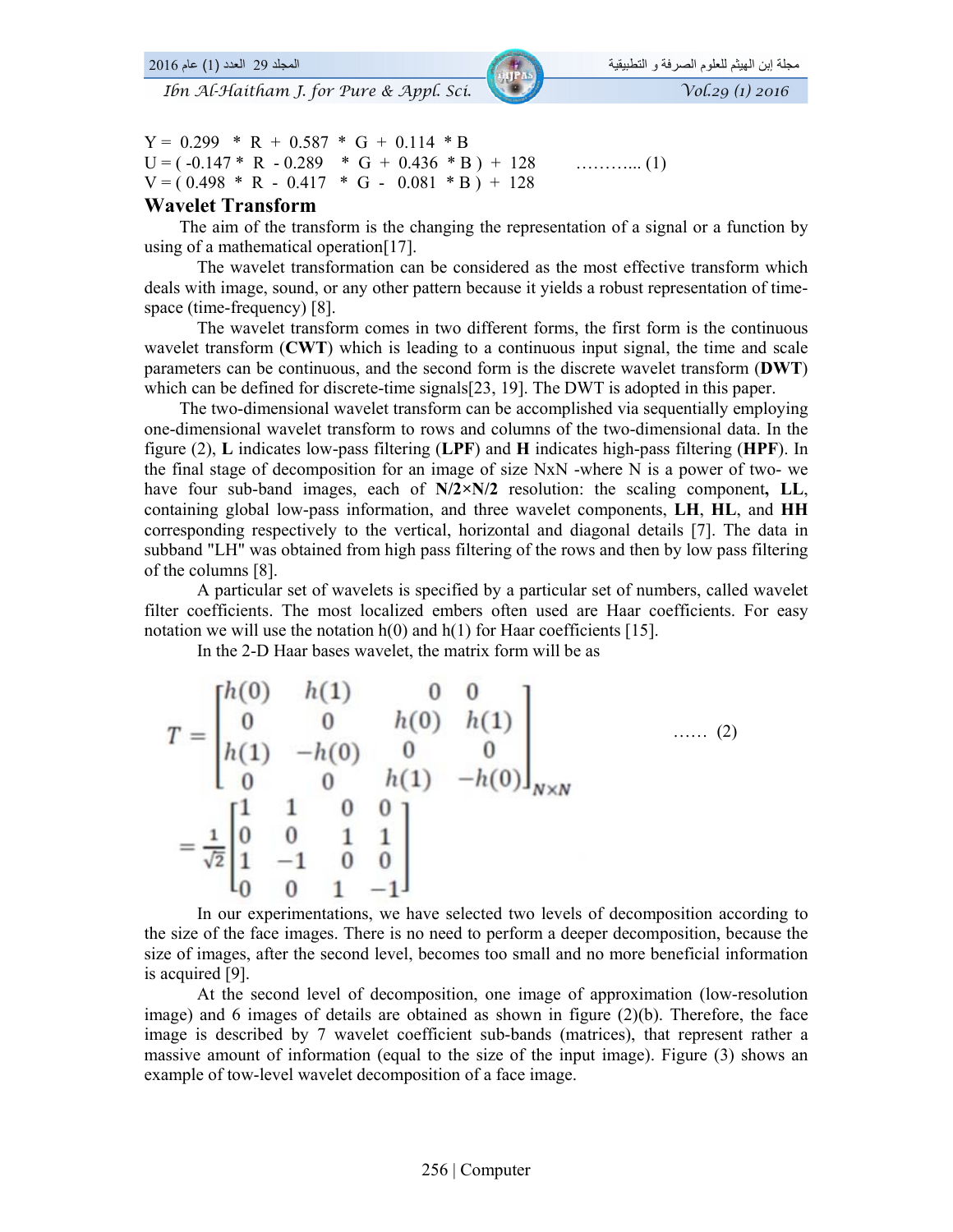*Ibn Al-Haitham J. for Pure & Appl. Sci.*  $\sqrt{0.29}$  (1) 2016

### **Features Vector Extraction**

Powerful feature extraction of image, frequently considered as a serious module in multimedia information processing, is not suitably paid attention. For effectively retrieving a related image in a huge database, some keywords should be used to describe the image or automatically extracted perceivable features from it. Though, a description of images by keywords will not be reasonable when the image database is huge. This not only demands valuable labour, but also there is a limited number of keywords exists to efficiently represent the image contents. Developing an algorithm for extracting image feature efficiently and effectively can profit majorly to emerging imagery applications like medical diagnosis, biometric, and geographical information system [29].

 One of the essential problems in image databases querying by resemblance is how to choose related image descriptors and relative resemblance degrees [4].

The process of feature extraction is responsible for making up a feature vector that is well enough to depict the face image. The feature vector is generated using the Haar wavelet of color histograms.

### **Classification**

It is common that, as the complication of a classifier increases quickly with the number of dimensions of the pattern space, it is essential to make decisions only on the most important, known as discriminatory information, which is carried by the extracted features. So, we are encounter the need of dimensionality reduction. Each matrix of the seven wavelet coefficients contains information concerning the texture of the face. An effective technique of reducing dimensionality and distinguishing textural information is to calculate a group of measures [9].

Thus, four statistical measures are extracted from each sub-band. These measures are used to describe a color and a texture of an image and some of them are histogram statistical-based features. We will present how to calculate these measures and what is the meaning of these measures. The measures that are used in the algorithm are:

#### **Mean**

It is a measure of the average, thus it states something concerning the universal image brightness. A dark image has a low mean, while a bright image has a high mean.

The total number of intensity levels is referred to as L thus, the gray levels vary from 0 to L − 1. For example, L = 256 and varies from 0 to 255 for image data of typical 8-bit. The value of mean can be specified as follows [25]:

$$
\mu = \frac{1}{N} \sum_{i=0}^{N-1} \sum_{j=0}^{M-1} C_{ij} \quad \dots \dots \dots \dots (3)
$$

Where:

*N* and *M*: are the dimensions of an image.  *Cij* :is a wavelet coefficient.

#### **Variance**

Is a measure of average contrast [25]. The variance  $\sigma^2$  measures the spread of a distribution, defined as the mean quadratic deviation of the variation from its mean value [2]. The variance gives a measure of average contrast in that region[11] .

The variance value can be calculated from the following equation:

$$
\sigma^{2} = \frac{1}{NM} \sum_{i=0}^{N-1} \sum_{j=0}^{M-1} (C_{ij} - \mu)^{2} \dots \dots \dots \dots \dots (4)
$$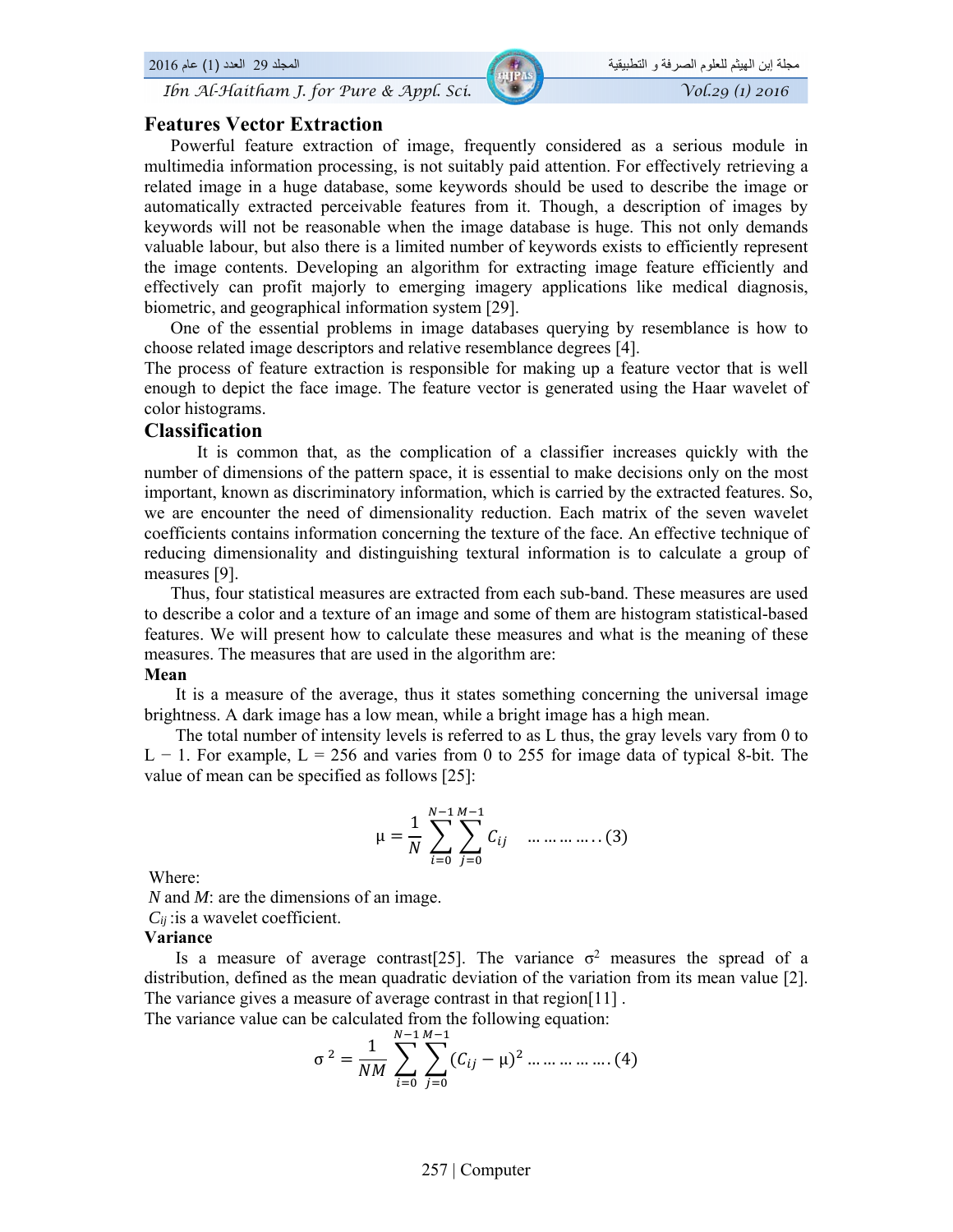*Ibn Al-Haitham J. for Pure & Appl. Sci.*  $\sqrt{\frac{1}{2016}}$  *Vol.29 (1) 2016* 

### Where:

 $\mu$  : is the mean value,

*N* and *M*: are the dimensions of an image.

### **Energy**

Energy is a measure of uniformity [14], homogeneity, or smoothness, by calculating the distribution among the gray levels. It is the total square of detailed coefficients of wavelet transform [16].

The energy of wavelet coefficient is changing across distinct degrees depending upon the input signals. The energy of wavelet coefficients[6]  $c(t)$  can be calculated from the following equation:

Energy = 
$$
\sum_{i=0}^{N-1} \sum_{j=0}^{M-1} (P(C_{ij}))^{2} \dots \dots \dots \dots \dots (5)
$$

Where:

*N* and *M*: are the dimensions of an image.

 $P(C_{ij})$  is a probability of a wavelet coefficient.

### **Entropy**

Entropy records texture information in an image. It indicates a degree of complexity of images. Higher entropy reflects complex textures [5].

When elements in the matrix are equal, the entropy is maximum while if all elements are different it is equal to 0 [14]. Entropy denotes the amount of information that kept in perceived signal. The use of entropy gives particular features of the signal and decreases the feature vector size [6]. The entropy can be defined as follows:

$$
Entropy = -\sum_{i=0}^{N-1} \sum_{j=0}^{M-1} P(C_{ij}) * Log_2(C_{ij}) \dots \dots \dots \dots (6)
$$

Where:

 $P(C_{ij})$ : is the probability of the wavelet coefficient (C<sub>ij</sub>).

# **Similarity Measures and Distance**

 The feature vector is designed to describe the face image and classify it. We need techniques to compare two feature vectors in order to implement the classification. The essential techniques are to either evaluate the similarity, or the difference between the two. Two vectors which are almost associated will have a high similarity and a little difference. The measure of a distance in the feature space with n-dimensional can be used as the difference ; the lower the distance between two vectors, the smaller the similarity.

The most conventional metric of evaluating the distance between two vectors is Euclidean distance, and is calculated by the square root of the total of squares of the differences between vector components. The Euclidean distance between two vectors X and Y, each has *n* components, is calculated as:

$$
d_E(X,Y) = \sqrt{\sum_{i=1}^{n} (x_i - y_i)^2}
$$
 .... .... (7)

Another distance metric, referred to as the *city block* or *absolute value metric,* is given by:

݀ሺ ܺ , ܻ ሻ ൌ ∑ |ሺݔ െ ݕሻ| ୀଵ …………(8)

This metric gives similar results, and it is computationally faster than the Euclidean distance. The *city block* or *absolute value metric* is used in the proposed system [25].

#### 258 | Computer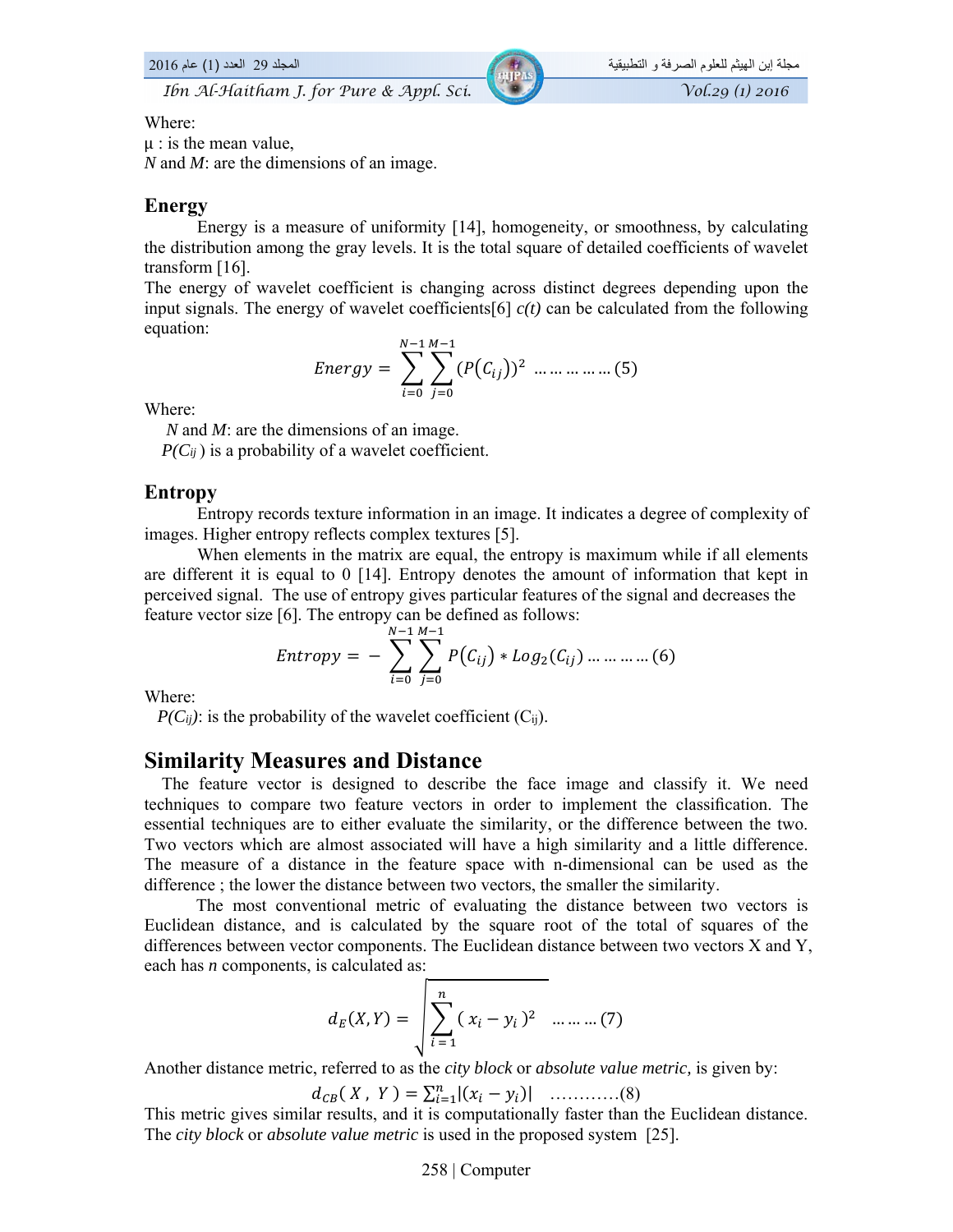

Hence, the distance measure between images (a query face image and a face image in the images database ) is defined as

݀ሺ݂ܳ, ܦ݂ሻ ൌ ∑ |ሺ݂ܳ െ ܦ݂ሻ| ୀଵ ………………… (9)

Where:

- *Qf* is the query face image,
- *Df* is an image in the images database,
- *Qfi* is the feature number (i) in the query face image, and
- *Dfi* is the feature number (i) in the image in the database.

The proposed algorithm is given as follows:

# **Algorithm**

**Input:** Query Face Image

**Output:** Retrieved Face Images.

**Step 1:** Change Image Color Space To YUV.

**Step 2:** Apply a Wavelet Transformation.

**Step 3:** Extract The Transformed Image Features.

**Step 4:** Apply The Genetic Algorithm to find the Best Matched Face:

**i-** Selection: Select two chromosomes randomly according to their fitness.

**ii-** Crossover: Apply crossover operator on the selected chromosomes.

**iii**- Mutation: Mutate a randomly selected chromosome.

**iv**- Stopping Criteria: Checking for goal found or maximum generation reached.

**Step 5:** Evaluate the Resulted Faces.

**Step 6:** End.

# **System Implementation**

The experiments are performed on a Pentium 4 computer with CPU of 2.40 GHz and 4.0 GB RAM.

Some of images have been chosen as query examples and the original image database is used as test examples for verifying of the retrieval performance. The following sections give several aspects of the system implementation:

### **The database**

In order to verify the robustness of our algorithm against aspects resulting from lighting conditions, pose change, and partial occlusion, the experiments are performed on test images chosen from UPC Face Database [26]. The images database comprises a set of 44 persons with 21 pictures for each person corresponding to various views of pose  $(0^{\circ}, \pm 30^{\circ}, \pm 45^{\circ}, \pm 45^{\circ})$  controlled by three lighting conditions (regular or environment light, bright light source from 45º angle, and a closely frontal mid-bright light source). The images resolution is 240X320 with BMP format. Five training models with five different conditions are shown in Figure (4).

# **GA Parameters**

# **Representation of Solution**

For a given problem In order to apply GA to, it should be a decision for finding a suitable genotype needed by the problem, i.e., the representation of a chromosome. In the proposed system, a chromosome denotes an index to an image in the image features database.

# **Initial population**

At the start of the process of GA, an initialization of a population of possible solutions are involved. Typically, the initialization procedure is application-dependent; the random generation of binary strings is adopted as initial candidate faces.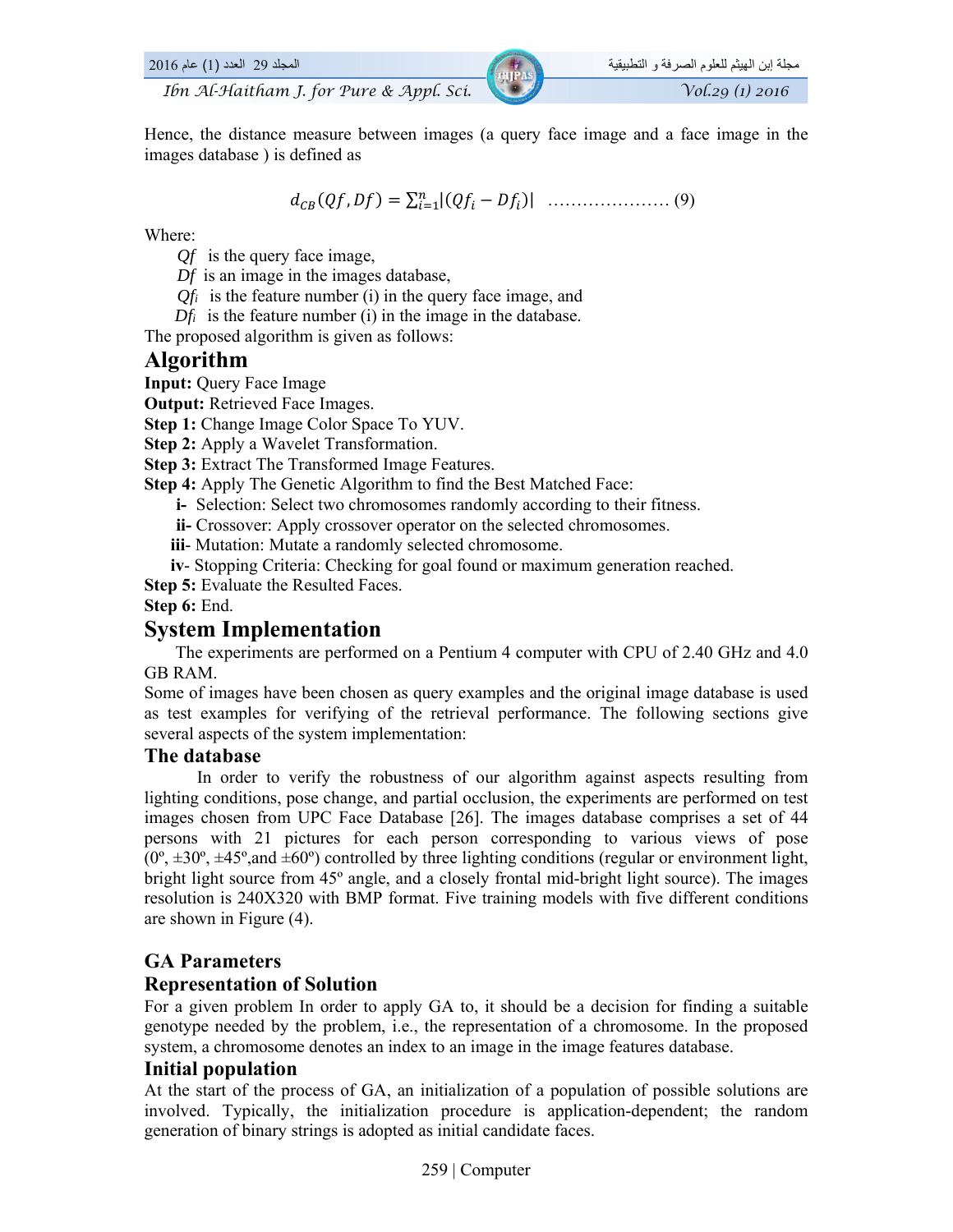*Ibn Al-Haitham J. for Pure & Appl. Sci.*  $\sqrt{0.29}$  (1) 2016

### **Fitness function**

To measure the value of the chromosomes in a population, the fitness function is utilized. Hence, in our approach, the quality of a chromosome *C* related to the query image *Qf* is defined as:

$$
Fitness(Qf, C) = d_{CB}(Qf, C) \quad ....... (9)
$$

Where:

 $d_{CB}$  ( $Qf$ ,  $C$ ) is the distance measure between images as given in Eq.(8).

### **Genetic operators**

**Selection:** the tournament selection method is adopted in this system [3] because of the complexity of the its time is low. It can speed up the process of evolution because it does not involve an overall fitness comparison for every individuals in the population.

**Crossover** : the one-point crossover [31] is used in the proposed system. In order to generate quality preserving off-springs, it is swapped portions of two chromosomes selected according to their fitness.

**Mutation**: In order to increase the variation of the population, the mutation operator is used to create a new chromosome [20]. In mutation, randomly selected position in a chromosome is inverted.

### **Performance Evaluation**

Experiments are run ten to twenty-two times, and the average results are reported. The performance of the adopted face retrieval algorithm is evaluated using two important performance evaluation methods: Retrieval Precision (RP), Recall Rate (RR), and Average Retrieval Time (ART).

### **Retrieval Precision**

Retrieval Precision (RP) is defined as the ratio of number of relevant images retrieved (Nr) to the number of total retrieved images (Nc) [5] as shown in Equation (10).

 $RP = Nr / N_C$  ………..(10)

### **Recall Rate**

Recall Rate (RP) is defined as the ratio of number of relevant images retrieved (Nr) to the total number of relevant images  $(N_{db})$  as shown in Equation (11).

 $RR = Nr / N_{db}$  ………..(11)

# **Experimental Results**

We have run several experiments of the program with different genetic parameters as shown in Table (1). So, Table (2) shows the performance evaluation metrics for different experiments of the system implementation.

The experimental results prove that the maximum Average Retrieval Time (ART) throughout all the experiments is much less than the Average Retrieval Time taken by the system when executed without using Genetic Algorithm. The Average Retrieval Time without using Genetic Algorithm is (722.25 milliseconds) which is computed throughout (20) system run. However, by referring to retrieval times given in Table (2) it has shown that shows that using GA decreases the average retrieval time to (60.15 milliseconds). An example of a query image given to the system together with the retrieved images is shown in Figure (5). Also, the results prove that the Retrieval based on GA gives good precision and recall rate.

# **Conclusions**

In this system, a Content Based image Retrieval (CBIR) is presented which is new approach based on using with the support of genetic algorithm (GA). The face image is represented using YUV color space and is transformed by two-level wavelet transformation.

A feature extraction algorithm is used to extract color and texture features based on histogram statistical-based features such as mean, variance, energy, and entropy.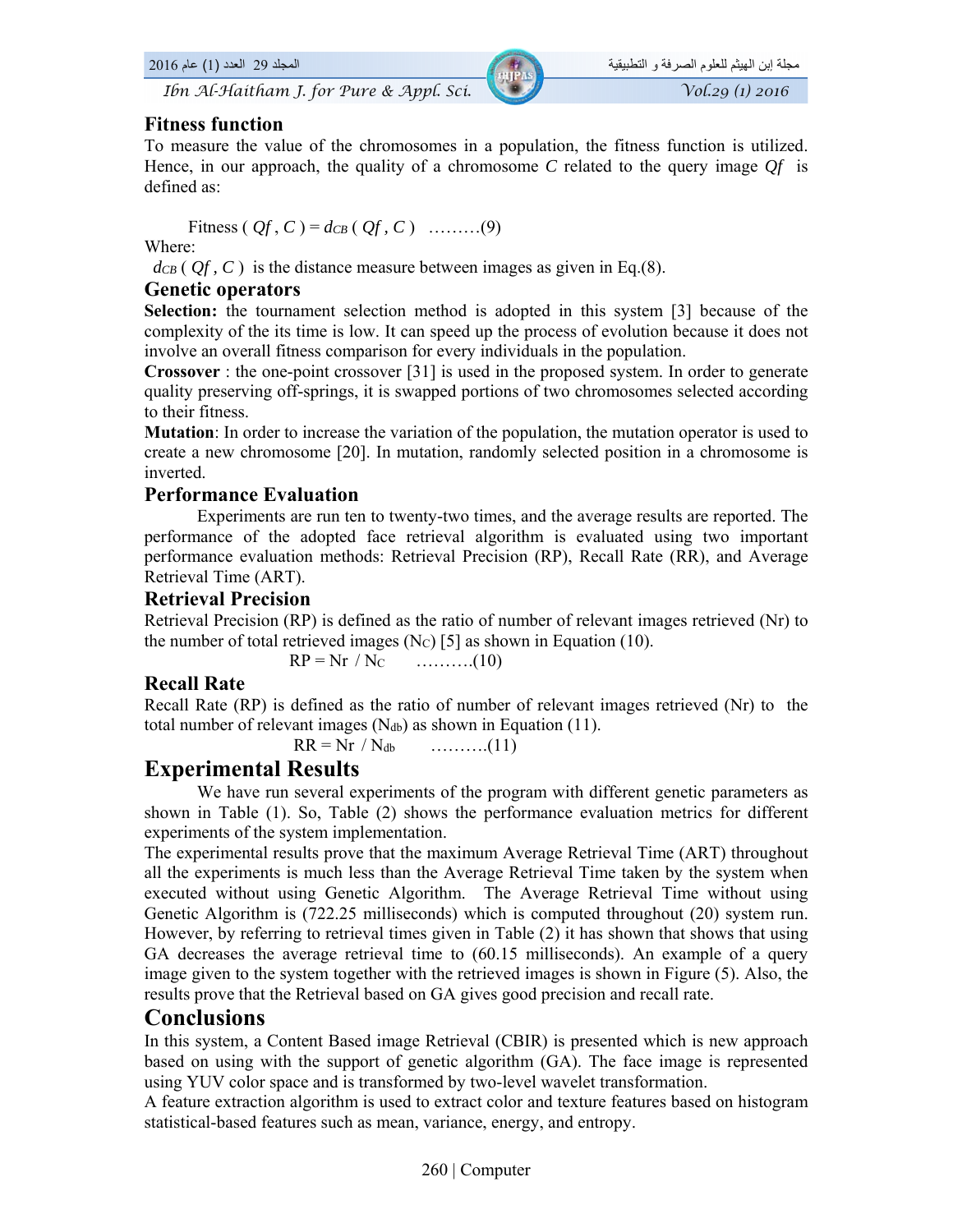*Ibn Al-Haitham J. for Pure & Appl. Sci.*  $\sqrt{0.29}$  (1) 2016

the similarity metric used in this system is the city block or absolute value metric which is faster than Euclidean distance.

GA which is a hopeful heuristic approach for determining near-optimal solutions in large search spaces is adopted to find the best match face image to the query face image. The genetic chromosome is represented by a string of binary numbers that represents an index to the image database. several experiments have been run on the system. these experiments are executed with different genetic parameters.

From the experimental results it can be concluded that the application of GA in information retrieval can be successful, and the GA gives a better performance compared with traditional image search. From the results of the simulation, it can be demonstrated that the features of faces are extracted effectively. GA was capable of searching successfully and decreasing calculative complication, and consequently decrease the time of search. The results show, also, that the adopted method is relatively strong to various facial constraints.

On the other hand, three evaluation metrics are used to measure the retrieval performance and calculative complication of the system: Retrieval Precision (RP), Recall Rate (RR), and Average Retrieval Time (ART).

# **References**

- 1. Antonelli, M.; Dellepiane, S. G., and Goccia, M., (2006), "Design and implementation of Web based systems for image segmentation and CBIR," *IEEETrans.Instrum. Meas.*
- 2. Bohm, G.; Zech, G., ( 2010), "Introduction to Statistics and Data Analysis for Physicists",Verlag Deutsches Elektronen-Synchrotron, Zentralbibliothek, D-22603 Hamburg.
- 3. Chun, Y. D.; Kim, N. C., and Jang, I. H., (2008), "Content-based image retrieval using multiresolution color and texture features," *IEEE Trans. Multimedia*, 10, 6, 1073–1084.
- 4. Dana, V., (2000), "Genetic Algorithms in Information Retrieval", Université de Neuchâtel, Institut Interfacultaire d'Informatique, Neuchâtel, Switzerland.
- 5. Dass, M. V.; Ali, M. R., and Ali, M. M., (2014), "*Image Retrieval Using Interactive Genetic Algorithm"*, IEEE, International Conference on Computational Science and Computational Intelligence.
- 6. Ekici, S.; Yildirim, S., and Poyraz, M., (2008), "Energy and entropy-based feature extraction for locating fault on transmission lines by using neural network and wavelet packet decomposition", Firat University, 23119 Elazig, Turkey.
- 7. Ekenel, H. K., and Sankur, B., (2005), "Multiresolution Face Recognition", Electrical and Electronic Engineering Department, Bog˘azic¸i University, Bebek, I˙stanbul, Turkey, Image and Vision Computing 23, 469–477.
- 8.Fakhri, A., (2011), "Face Recognition Sysytem Using Neural Network", Iraqi Commission for Computers and Informatics, Informatics Institute for Postgraduate Studies, Baghdad, Iraq.
- 9. Garcia, C.; Zikos, G., and Tziritas, G., (1999), "A Wavelet-based Framework for Face Recognition", ICS – Foundation for Research and Technology-Hellas – FORTH, Crete, Greece.
- 10. Goldberg, D. E., (1994), "Genetic and Evolutionary Algorithms Come of Age", Communication of the ACM, 37(3): 113-119.
- 11. Gonzalez, Rafael C., and Woods, Richard E., (2002), "Digital Image Processing", Second Edition, 2002, Prentice Hall, New Jersey 07458.
- 12. Jhanwar, N.; Chaudhuri, S.; Seetharaman, G., and Zavidovique, B., (2004), "Content based image retrieval using motif cooccurrence matrix," *Image Vis.Comput.*, 22, 14, 1211–1220.
- 13. Lazea, Gh. and Lupu, As. E., (1996), Aspects on path planning for mobile robots.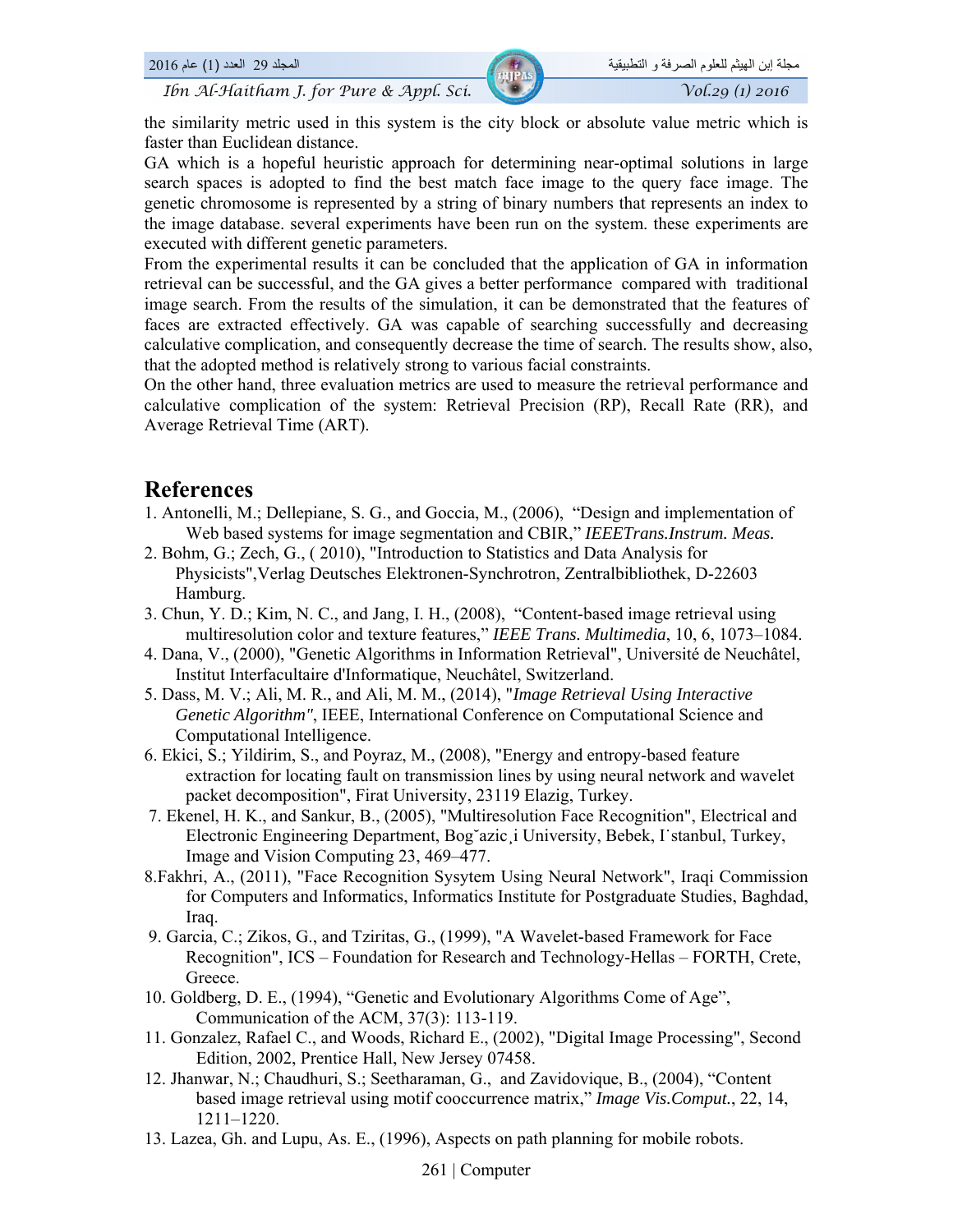*Ibn Al-Haitham J. for Pure & Appl. Sci.*  $\sqrt{V_0}$  /*Vol.29 (1) 2016* 

14. Lemaˆıtre, G., and Rodojevi´c, M. , (2007), "Texture segmentation: Co-occurrence matrix and Laws' texture masks methods".

15. Mahmoud ,W. A.; Hadi, A. S. and Jawad, T. M. , (2012), "Development of a 2-D Wavelet Transform based on Kronecker Product", Journal of Al-Nahrain University, 15 (4), 028-013. 16. Morchen, F. , (2003), "Time series feature extraction for data mining using DWT and DFT, Technical Report", No. 33, Department of Mathematics and Computer Science, University of Marburg, Germany.

17. Nag, A.; Biswas, S.; Sarkar,D., and Sarkar, P. P. , (2011), "A Novel Technique For Image Steganography Based On Block – DCT And Huffman Encoding", International Journal of Computer Science and Information Technology.

18. Podpora, M.; Korba´s, G. P., and Kawala-Janik, A. , (2014), "YUV vs RGB – Choosing a Color Space for Human-Machine Interaction", the Federated Conference on Computer Science and Information Systems , 3, 29-34.

 19. Polikar, R. , (2006), " THE WAVELET TUTORIAL PART II: FUNDAMENTALS: THE FOURIER TRANSFORM AND THE SHORT TERM FOURIER TRANSFORM; RESOLUTION PROBLEMS".

 20. Rao , S. S.; Kumar, K. R., and Devi, G. L. , (2013), "Texture Based Image retrieval using Human interactive Genetic Algorithm", International Journal of Science Engineering and Advance Technology, IJSEAT, 1, 6.

21. Selvi, R. Muthu ; Rajaram, R. , (2007), "Effect of Cross Over Operation in Genetic Algorithms on Anticipatory Scheduling", 24th, International Symposium on Automation & Robotics in Co; Mehta, A. , (2013), " Review Paper of Various Selection Methods in Genetic Algorithm ", International Journal of Advanced Research in Computer Science and Software Engineering , 3, 7.

23. Sidney, C.; Ramesh, A., and Haitao G. , (1998), "Introduction to Wavelets and Wavelet Transforms", Prentice Hall, New Jersey.

24.Sumathi, S.; Hamsapriya, T. , and Surekha, P. , (2008), "Evolutionary Intelligence: An Introduction To Theory and Applications with Matlab, Springer-Verlag.

25. Umbaugh, Scott E.; (2010), "Digital image processing and analysis: Human and Computer Vision Applications with CVIP tools", Second Edition, CRC Press.

26. UPC Face Database, Web Site: http://gps-tsc.upc.es

/GTAV/ResearchAreas/UPCFaceDatabase/GTAVFaceDatabase.htm

27. Xiao-ma, X.; and Ming-tao, P. , (2014), "Multiview face retrieval in surveillance video by active training sample collection", 10th International Conference on Computational Intelligence and Security.

28. Xie, Y.; Setia, L. and Burkhardt, H. , (2007), Block DCT Vectors Construction for Face Retrieval Based on Genetic Algorithm, IEEE Third International Conference on Natural Computation.

29. Yen, G. G. and Nithianandan, N. , (2002), " Facial Feature Extraction Using Genetic Algorithm", Oklahoma State University, Stillwater, USA.

30.Yoo, H. W.; Park, H. S., and Jang, D. S. , (2005), "Expert system for color image retrieval," Expert Syst. Appl*.*, 28, 2, 347–357.

31. Zhou, X. S.;and Huang, T. S. , (2002), "Relevance Feedback in content-based image retrieval: Some recent advances," *Inf. Sci.*, 148, 1–4, 129–137.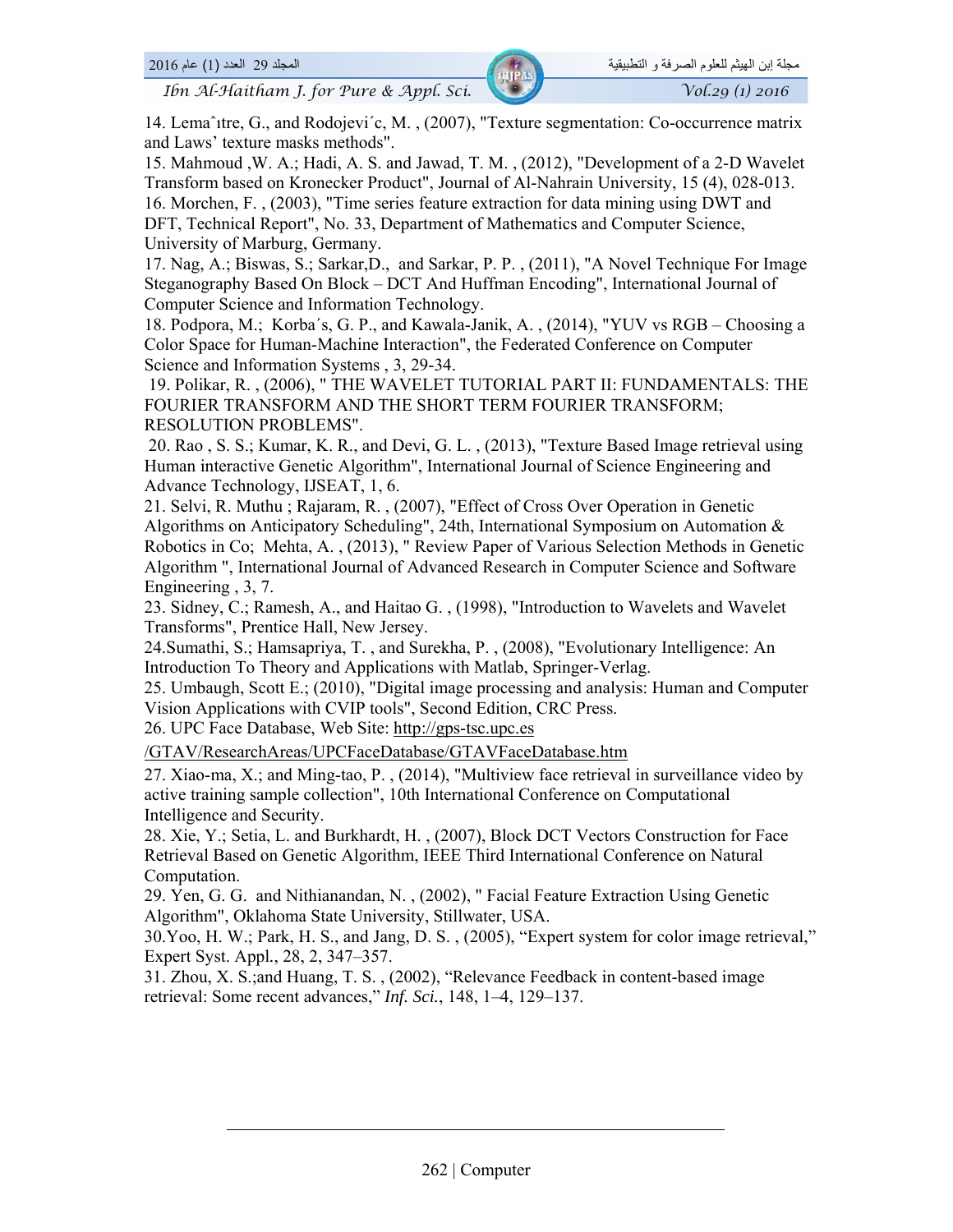**Table 1: GA Parameters Used in the Experiments** 

| Tuble 11 On Furnitude of the the Experiments |              |             |           |      |  |  |  |
|----------------------------------------------|--------------|-------------|-----------|------|--|--|--|
| Experiment No.                               | Pop.<br>Size | Max<br>Gen. | Pc        | Pm   |  |  |  |
|                                              |              | 50          | $\rm 0.8$ |      |  |  |  |
|                                              |              |             | U.        | 0.05 |  |  |  |
|                                              |              | 50          | 0.8       | 0.05 |  |  |  |
|                                              |              |             | 0.8       | 0.05 |  |  |  |

| <b>Experiment No.</b> | <b>RP</b><br>$\frac{1}{2}$ | <b>RR</b><br>$(\%)$ | Average<br><b>Retrieval Time</b><br>in millisecond) | <b>Average of</b><br><b>Convergence Gen</b><br>No. |
|-----------------------|----------------------------|---------------------|-----------------------------------------------------|----------------------------------------------------|
|                       | 90                         | 60                  | 48.43866                                            |                                                    |
|                       | 79                         | 70                  | 53.57429286                                         |                                                    |
|                       |                            | 44                  | 81.27985333                                         | 32                                                 |
|                       |                            | 94                  | 43.90100476                                         |                                                    |





**Figure (1): The Proposed System Flowchart**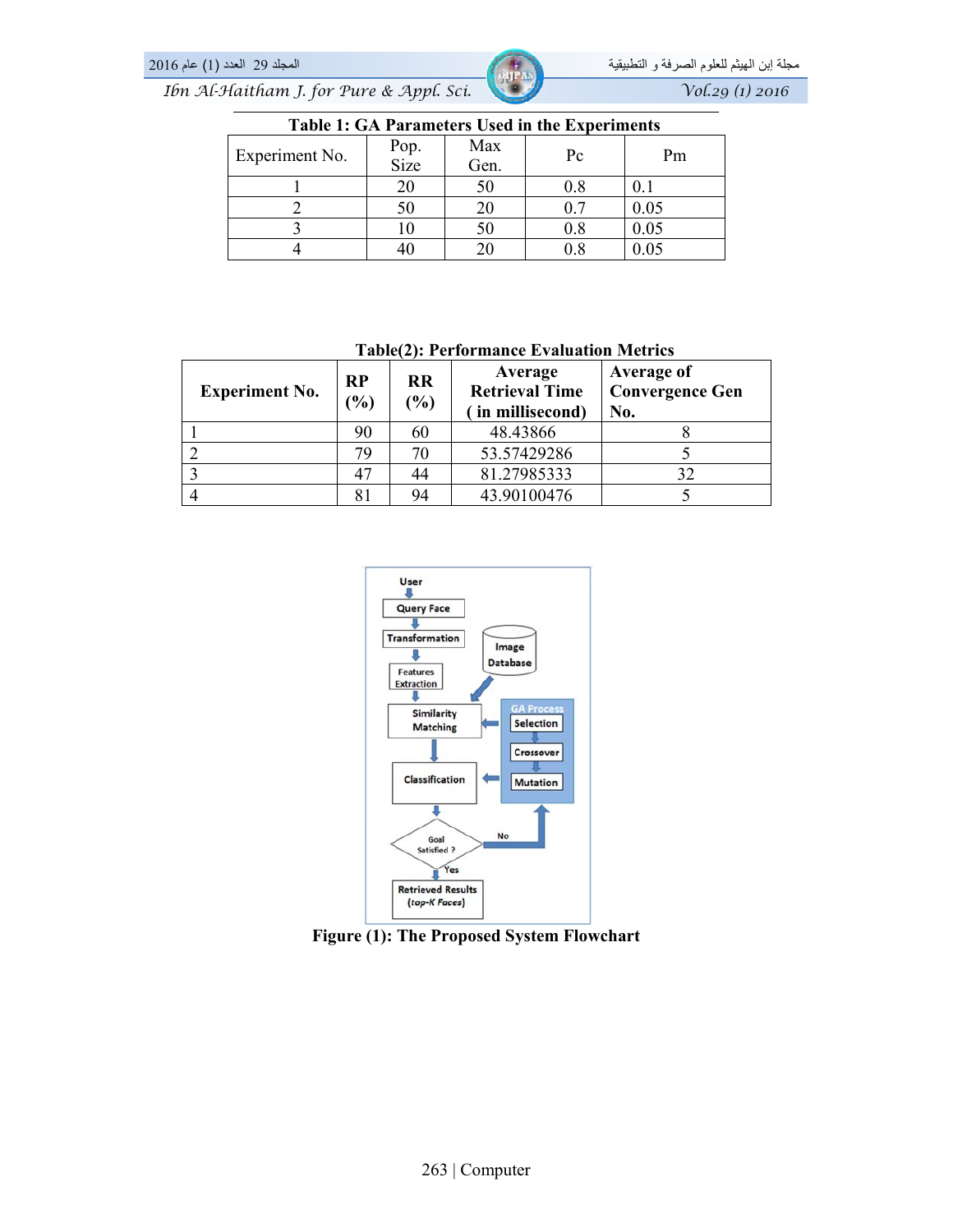

| LH <sub>1</sub> | HH <sub>1</sub><br>(a) | $LH_1$          |                 | HH <sub>1</sub><br>(b) |
|-----------------|------------------------|-----------------|-----------------|------------------------|
|                 |                        | LH <sub>2</sub> | HH <sub>2</sub> |                        |
| LL1             | HL <sub>1</sub>        | $\rm LL_2$      | $\rm HL_2$      | $HL_1$                 |

**Figure (2) : Wavelet Decomposition: (a) One-Level (b) Two-Level**



**Figure (3)** : **An Example of Two-Level Wavelet Decomposition of a Face Image.** 



**Figure (4): A single person examples from the UPC data base reflecting five face cases.**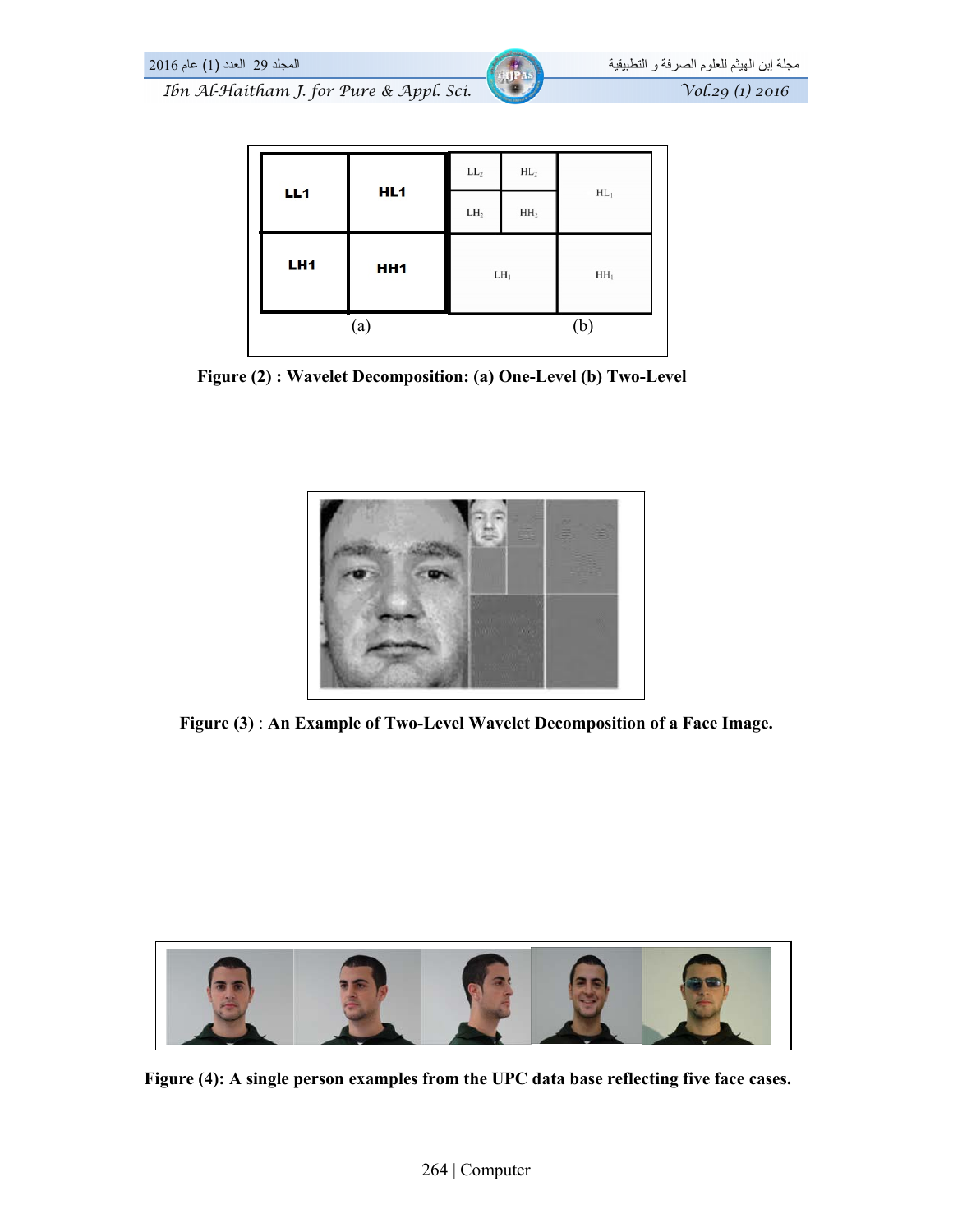



**Figure(5):An Exampleof a query image and retriveved images**